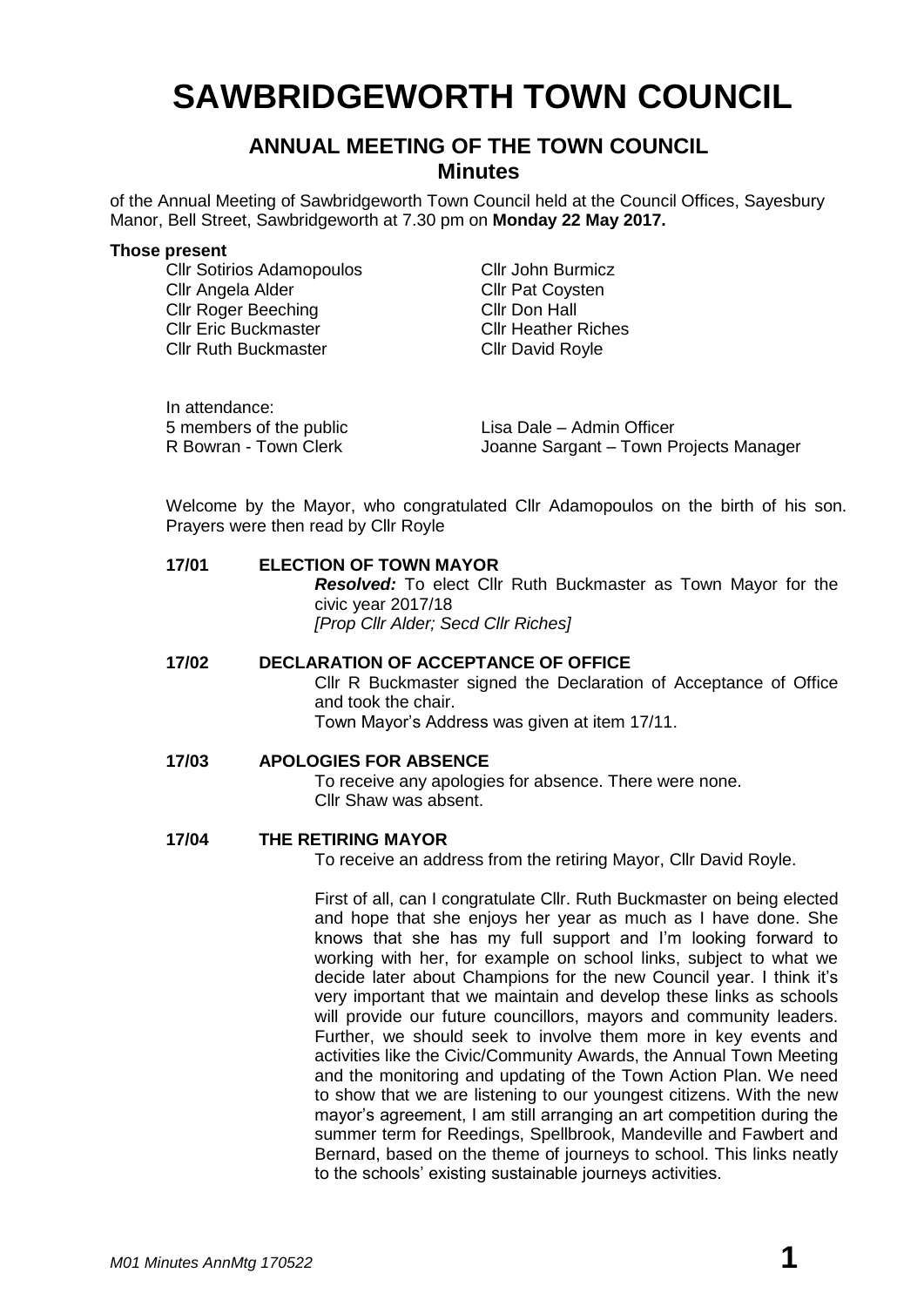I would like to thank those members who have supported me and my fund-raising events over the past year, Council Officers and staff for their support and helping to organise my fund-raising events. I would also like to thank our PCSO's and PC for all their work for the town and enthusiastic support for school activities.

When I was elected mayor, Cllr Eric Buckmaster told me that it was a privilege and that I would enjoy it. He was right on both counts. I've especially enjoyed working with our excellent local schools, getting to know the ones I was less familiar with, attending assemblies and school events, reinstating the town school council and hosting individual schools here in the Council chamber for briefings about what we do and their own school council meetings. The gavel, toilet and water cooler plus the Mayor's chair were particularly popular! Question and Answer sessions have been very instructive; the pupils are very mature for their age and have views on the town that are worth listening to and acting on.

It has also been a privilege to get to know the town better despite living here for 40 years and to meet some of the excellent and dedicated people who run our community organisations and businesses.

I've also enjoyed working with St Elizabeth's and in particular with Kat Pulford, who is a one-woman fund-raising team! We may not have hit our target of £5,000 for a side-by-side bicycle but we managed to raise almost £4,000. More importantly perhaps, we were able to raise awareness of the Centre and establish some links with schools, for example Reedings and Spellbrook. Reedings school council visited the Centre and hopefully have established a longerterm relationship. I'm also grateful to Peyman at Tudor House for agreeing to host a St Elizabeth's exhibition and sale over the May Fayre weekend. This will lead to future joint events and to stocking items made by St Elizabeth's residents.

Just for completeness, the last few events I attended were as follows: ATC meeting and briefing and introduction to their new flight simulator; Ash Valley Quilters' exhibition at the Memorial Hall; Mayor of Ware's garden party; the Hertford Mayor making ceremony last Thursday and the civic service yesterday; and the town school council meeting this morning to discuss the Baker's Walk community art project.

The Mayor presented Cllr Royle with a Past Mayor's medal.

# **17/05 DECLARATIONS OF PECUNIARY INTEREST**

To receive any Declarations of Interest by Members There were none.

# **17/06 ELECTION OF DEPUTY TOWN MAYOR**

A request had been made under Standing Order 9 that voting on this item be by signed ballot. An objection was made to signing the ballot papers and it was agreed that papers would remain unsigned.

Nominations were received for:

- Cllr Alder *[Prop Cllr Burmicz; Secd Cllr Royle]* and
- Cllr Riches *[Prop Cllr Hall; Secd Cllr Adamopoulos]*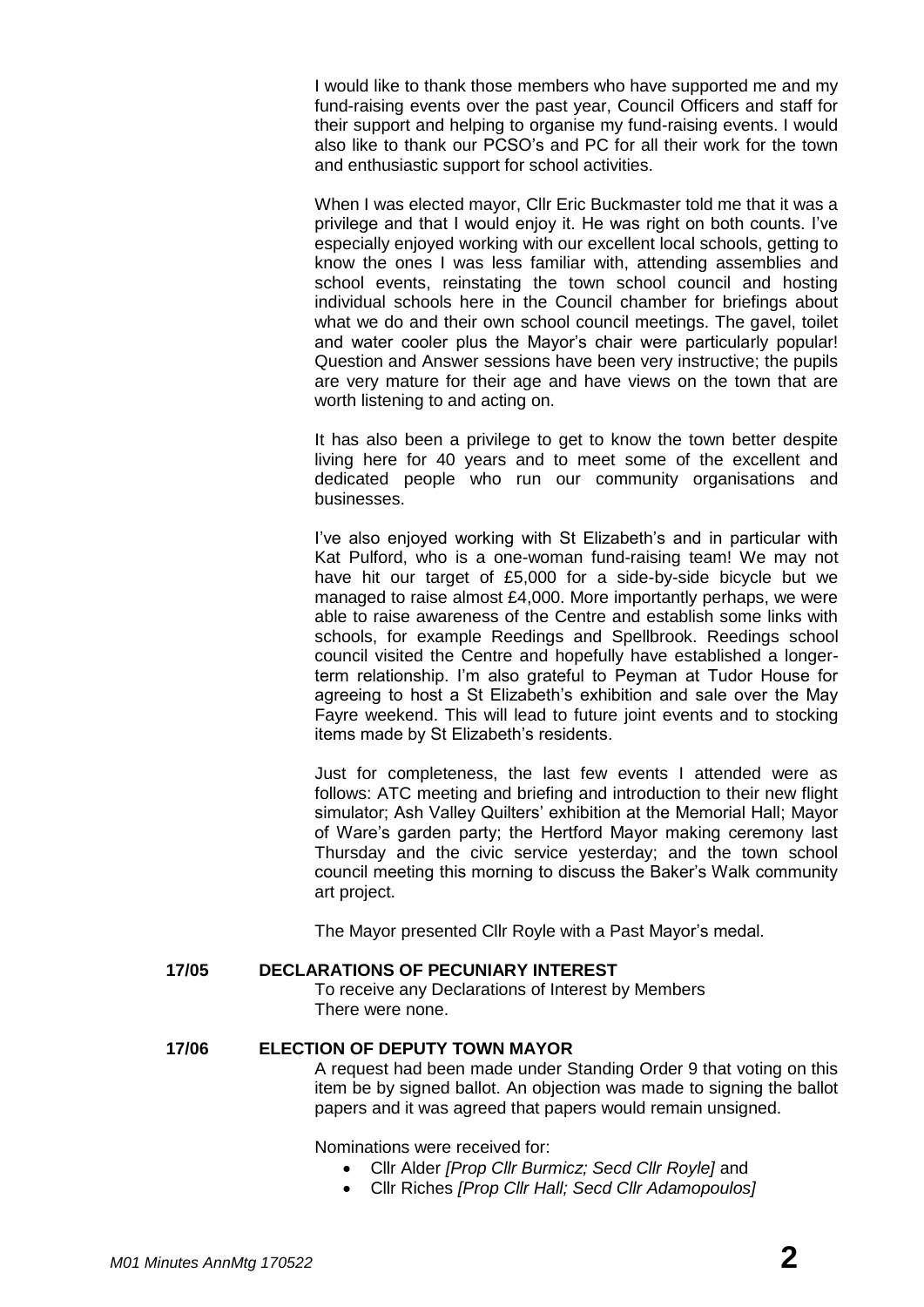Of the 10 ballot papers issued, 4 votes were made in favour of each nominee and 2 papers were spoiled.

*Resolved:* That on the casting vote of the Mayor, Cllr Alder be elected as Deputy Town Mayor for the civic year 2017/18

#### **17/07 PUBLIC FORUM**

To receive other representations from members of the public on matters within the remit of the Town Council. There were none.

#### **17/08 MINUTES**

*Resolved:* With one change in the sense of item16/190, to approve as a correct record the minutes of the Council Meeting held on 24 April 2017 (M12) *[Prop Cllr E Buckmaster; Secd Cllr Alder]*

To attend to any matters arising from these Minutes and not dealt with elsewhere on this Agenda. There were none.

#### **17/09 PLANNING COMMITTEE**

*Received and Noted:* The minutes of the Planning Committee Meetings held on:

- 24 April 2017 (P19)
- 15 May 2017 (P20)

#### **17/10 COUNCILLOR VACANCY**

*Noted:* That due to the disqualification of William Mortimer under section s85(1) LGA (1972) there is a vacancy on the town council. Notices of the vacancy have been published and local electors have until 30 May 2017 to request an election. If no election is requested then the town council may co-opt to fill the vacancy.

#### **17/11 MAYOR'S CORRESPONDENCE/COMMUNICATIONS**

To receive new Mayor's appointments and communications

First of all I'd like to thank our outgoing mayor David Royle for his successful year and the great work he has done with our local schools, and I hope that he will continue to do so. I hope your wife Terry enjoyed the year. I know she can't be here this evening but would you accept these flowers on her behalf.

I'd like to thank my fellow councillors for this opportunity to serve the town as mayor. I'm looking forward to working with residents, members and staff during the civic year and at our many events.

My emphasis during the year will be through working with the young families of Sawbridgeworth because I feel that is with them that we need to build the future. To this end my charities will be the High Wych pre-school nursery based in Bullfields, and the Make Lunch charity. It is a national initiative and ours takes place at the Congregational church.

The events I expect to hold will be a quiz night, a pamper evening, and possibly a movie night. I shall also of course hold a civic dinner. My first event will be the civic service which will be on 9th July.

Finally while I'm on my feet I'd like to give a plug for a concert at St James Church High Wych, on 9th June at 7:30. Beverley Jane and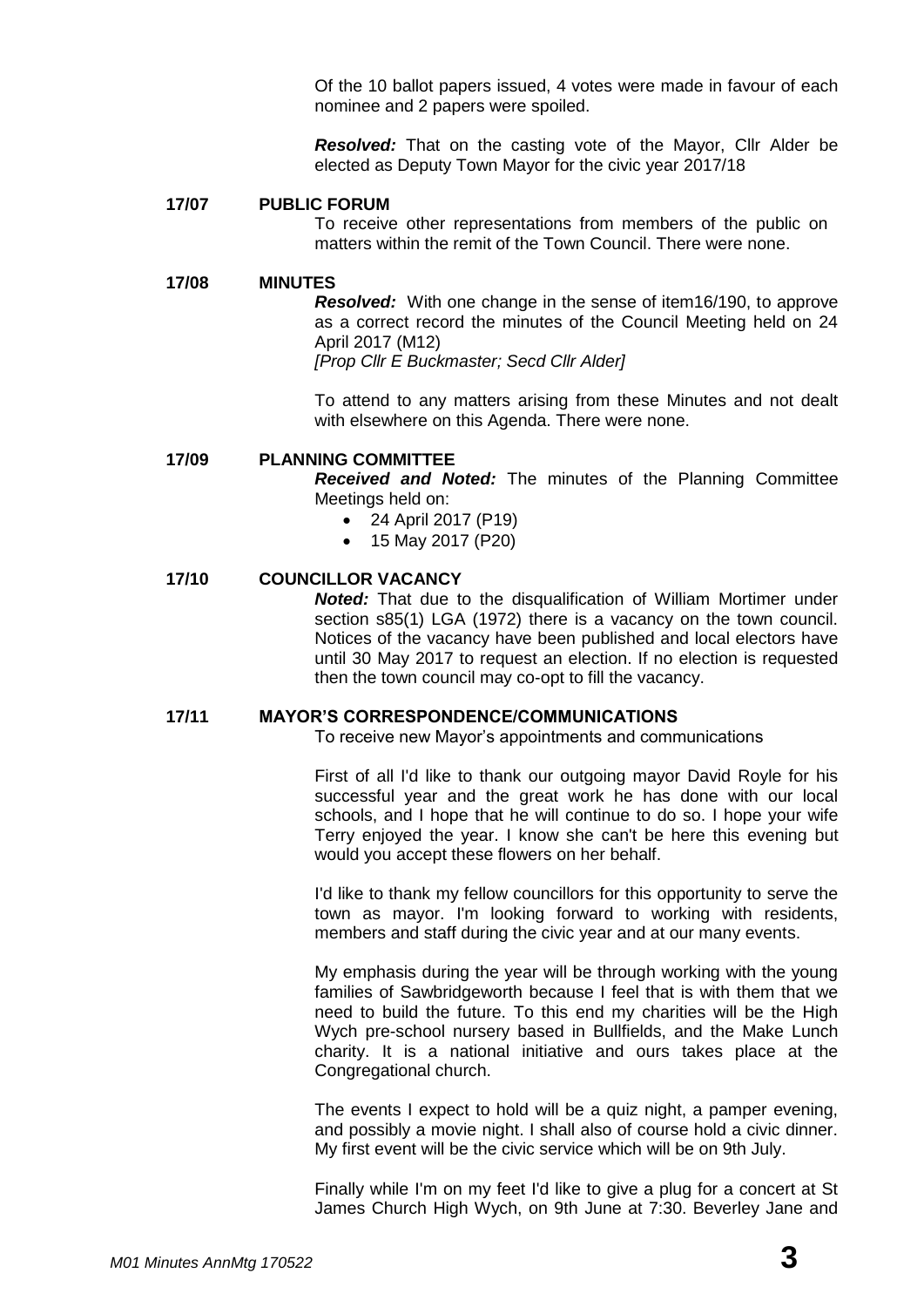John Sharples will be singing classics from 50s and 60s. Details are also in our reception.

Again many thanks and I look forward to working with you all.

# **REPRESENTATIVES REPORTS**

- To receive representatives reports from:
- o County Councillor E Buckmaster
	- o First of all I'd like to thank Councillor Beeching for his hard work during eight years on the County Council, and I'm sure I'll be seeking his opinion on local matters from time to time.
	- o The County Division now includes the parishes Sawbridgeworth, Wareside, Widford, High Wych and Allens Green, Stanstead Abbotts, Hunsdon, and Gilston and Eastwick.
	- o On County I have asked to be on committees that enable me to have a crossover with District so my expectation is that I shall be on the Adult Care Services Panel, and Health Scrutiny following the annual meeting tomorrow. My ambition is to focus on the prevention of ill health in residents so there will be joint meetings between officers and Executive members of County and District to ensure we have a coordinated approach.
	- o During June I'll have the opportunity to attend induction awareness sessions for all of the County panels. I have arranged meetings this week with the interim highways officers and footpaths officers allocated to me to discuss residents' concerns across the division. I'll include general items of interest in future reports. I am waiting to have a permanent highways officer allocated, hopefully soon. I am also arranging a meeting with PC Shelley Marshall to sense check any community safety issues there may be from a police perspective.
	- o There is a new Hertfordshire Police App which people can use to get neighbourhood watch/OWL information or even to report a crime.
	- o I have a highways locality budget. There are a number of projects already allocated by my predecessor Roger Beeching for this year so my budget will be used for projects the following year.
	- o I also have a grants locality budget so I am happy to discuss projects or events in the community that may benefit from some funding. One I am considering would need pooled funding from a number of County Councillors to improve awareness and support for young carers.
- o District Councillor A Alder
	- o Congratulated Cllr E Buckmaster on being elected as our County Councillor
	- o Will be attending her first scrutiny meeting tomorrow on Governance
	- o Had met four heads of service
	- o Announce that the new chair of STC had been chosen but the name has not yet been released
- o District Councillor E Buckmaster
	- o Health and Wellbeing. Grants. We'll have the second meeting of our grants review this week. Following that we'll start promoting grants again based on new policies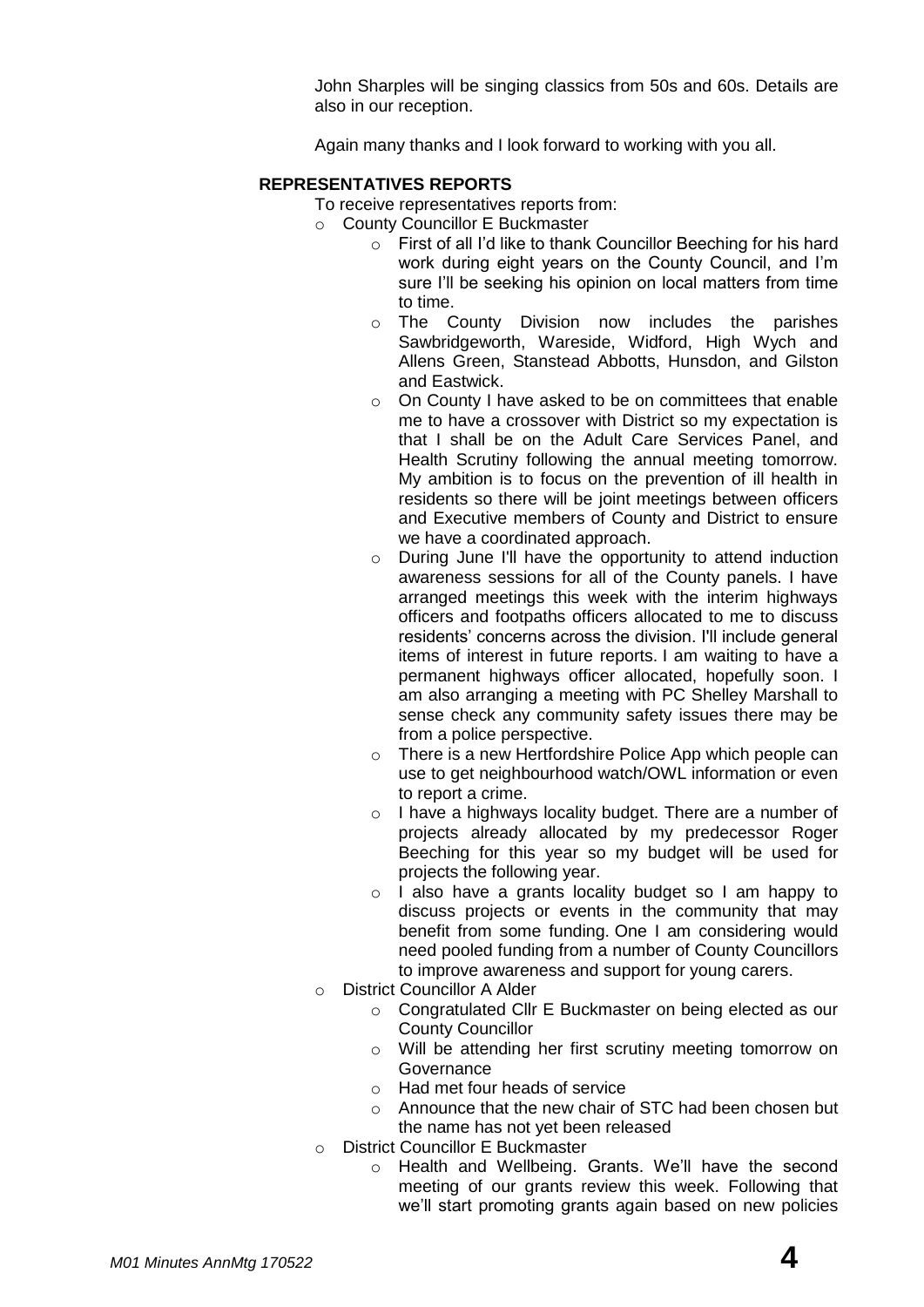which we expect to be more closely aligned with our emerging health and wellbeing strategies, including encouraging more focus on social, physical, and mental health needs, and in wards of greater need.

- o At last week's executive we considered the report from the task and finish group on sustainable transport. 15 recommendations were presented in the report which can be found on the East Herts website, ranging from potential charging systems to softer options to encourage behaviour change in encouraging people to walk or cycle, or car share. Also in making further provision for electric car charging points. Officers were tasked with looking further into funding requirements associated with some of these provisions. There was also a reference to the presentations held here with the Town Clerk and Annelise furnace representing the great work done by our schools, officers and members in the Travel Challenge and recommending it be rolled out to other schools in the District.
- o We provide some funding for Citizens Advice in East Herts and they provide us with feedback on usage. The two biggest areas of advice representing around 50% of what they do is around Benefits 37% and debt 14%. More women than men access their services. Sawbridgeworth had 143 clients in the year representing around 5% of the total. There are some wards in Bishops Stortford with much higher levels of usage.
	- *Clerk commented that the Citizens Advice Service was being reduced to the first Monday of the month from June due to lack of demand and a lack of volunteer counsellors.*
- o Hertfordshire Police were not present
- o Other Representatives

Cllr E Buckmaster presented the Stort Valley Partnership Agreement, and said that Herts and Middlesex Wildlife Trust were applying for support from the Heritage Lottery Fund. He sought approval from the Town Council for the mayor or the clerk to sign a Declaration of Intent to support the project. *[Prop Cllr Alder; Secd Cllr Royle]*

## **17/13 TOWN CLERK'S REPORT**

*Received and Noted:* The Town Clerk's report for the month of May 2017

*[Attached as Appendix A]*

Cllr Royle asked about progress on refurbishing the conveniences and asked what the three options were. Clerk reiterated the three options and said that he had been advised that the issue now had to be referred to Members at EHDC.

Cllr Riches asked if any new vehicles acquired would be environmentally friendly. Clerk responded that they would meet at least Euro6 standards if diesel powered.

Cllr Beeching asked about the employment of litter enforcement agents. Clerk said that EHDC had employed Kingdom Security to carry out the function, and asked that councillors relay any complaints from the public to the office.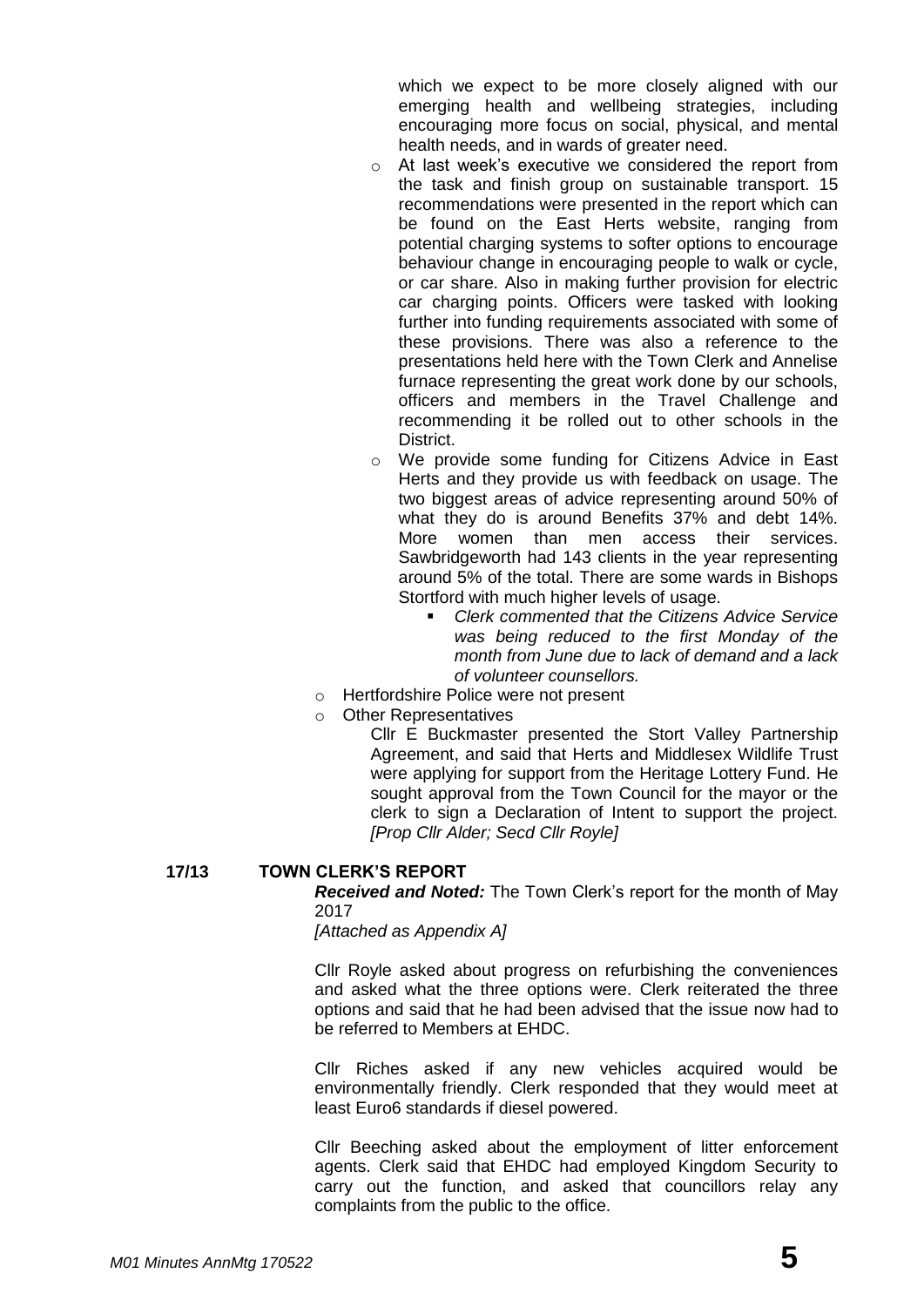Cllr Beeching asked about the barbed wire on FP21. Clerk said it had been removed. Members asked that in future a full description of which footpath was being referred to be given.

Cllr Alder said that interviews for a receptionist were being carried out on 30 May.

Clerk advised that STC had been awarded one SID (Speed Indicating Device) from the PCC Safety Fund. This would be erected by Herts Highways in the summer at a location to be agreed.

# **17/14 TOWN PROJECT MANAGER'S REPORT** *Received and Noted:* The Town Project Manager's report for the month of May 2017 *[Attached as Appendix B]*

# **17/15 THE HAILEY CENTRE REPORT** *Received and Noted:* The Hailey Centre Executive Committee Chairman's Report for 2016 *[Attached as Appendix C]*

# **17/16 YOUNG PEOPLE'S RECREATION CENTRE REPORT**

*Received and Noted:* The Sawbridgeworth Young People's Recreation Centre Chairman's Report for 2016 *[Attached as Appendix D]*

## **17/17 COMMITTEE STRUCTURE**

*Resolved:* To agree a Committee structure for the year 2017/18 *[Prop Cllr E Buckmaster; Secd Cllr Beeching] [Attached as Appendix E]*

## **17/18 COMMITTEES**

*Resolved:* To appoint Members to Committees, sub-Committees, Working Parties and Task and Finish Groups for the year 2017/18. *[Prop Cllr E Buckmaster; Secd Cllr Royle] [Attached as Appendix F]*

## **17/19 DELEGATION OF AUTHORITY**

*Resolved:* To agree the delegation of authority to the Chairman and Deputy Chairman of the Planning Committee for the months of August and December. *[Prop Cllr Alder; Secd Cllr Burmicz]*

**17/20 CHAMPIONS** *Resolved:* To appoint Members as Champions for areas of Council responsibility. *[Prop Cllr E Buckmaster; Secd Cllr Beeching] [Attached as Appendix G]*

## **17/21 REPRESENTATIVES**

*Resolved:* To appoint Members as representatives to serve on other organisations. In addition to those proposed in Draft:

- SYPRC Cllr R Buckmaster & Cllr Royle
- HAPTC Cllr Alder